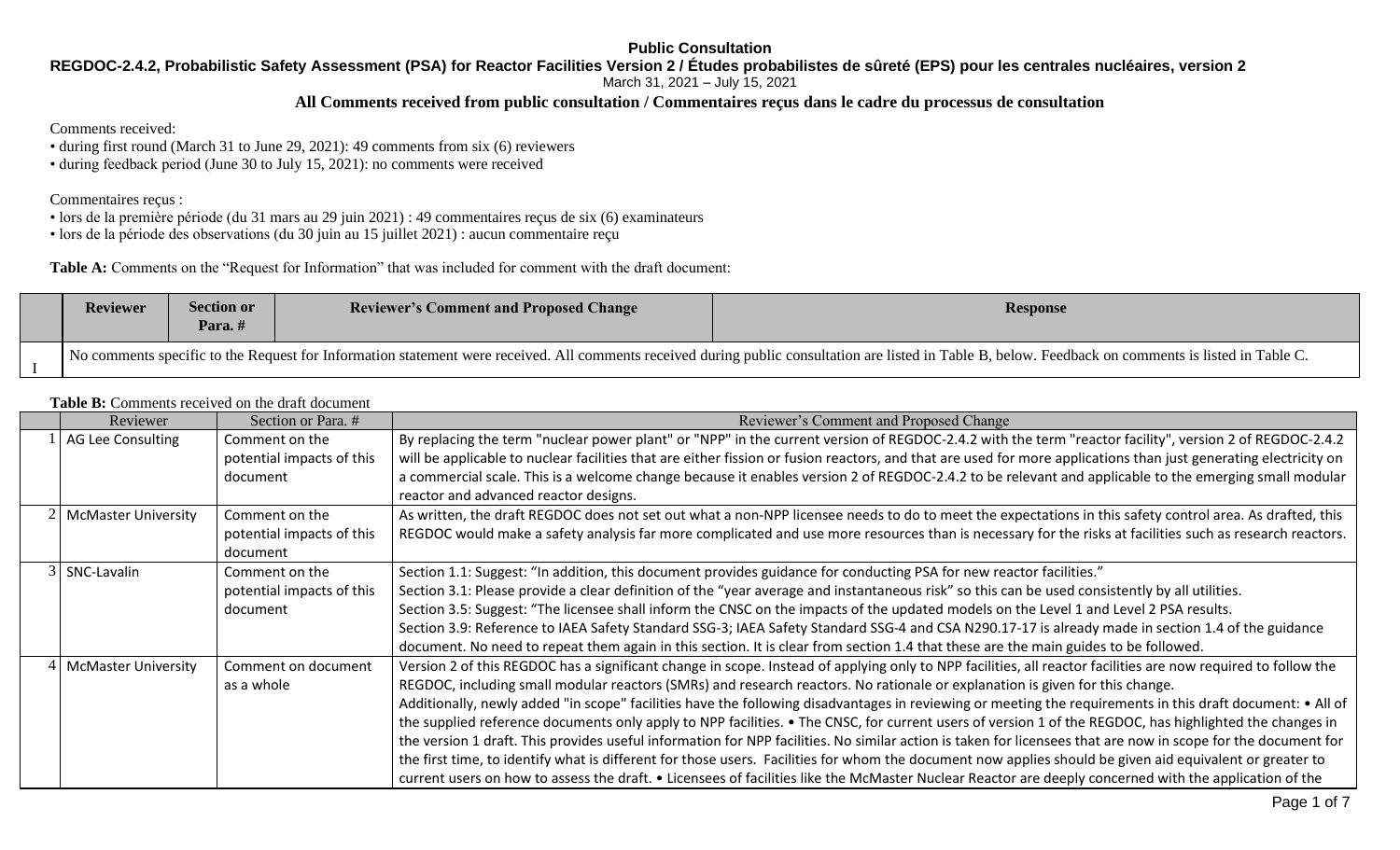# **REGDOC-2.4.2, Probabilistic Safety Assessment (PSA) for Reactor Facilities Version 2 / Études probabilistes de sûreté (EPS) pour les centrales nucléaires, version 2**

March 31, 2021 – July 15, 2021

|   | Reviewer                                | Section or Para. #                | Reviewer's Comment and Proposed Change                                                                                                                                                                                                                                                                                                                                                                                                                                                                                                                                                                                                                                                                                                                                                                                                                                                                                                                                                                                                                                                                                                                                                                                                                                                                                                                                                                                                                                                                                                                                                                                                                                                                                                                                                                                                                                                                                                                                                                                                                                                                                                                                                                                                                                                                                                                                                                                                                                                                                                                                                                                                                                                                                                                                                                                                                                                                                                                                                                                                                                                                                                                                                                                                                                                                                                                                                                                                                   |
|---|-----------------------------------------|-----------------------------------|----------------------------------------------------------------------------------------------------------------------------------------------------------------------------------------------------------------------------------------------------------------------------------------------------------------------------------------------------------------------------------------------------------------------------------------------------------------------------------------------------------------------------------------------------------------------------------------------------------------------------------------------------------------------------------------------------------------------------------------------------------------------------------------------------------------------------------------------------------------------------------------------------------------------------------------------------------------------------------------------------------------------------------------------------------------------------------------------------------------------------------------------------------------------------------------------------------------------------------------------------------------------------------------------------------------------------------------------------------------------------------------------------------------------------------------------------------------------------------------------------------------------------------------------------------------------------------------------------------------------------------------------------------------------------------------------------------------------------------------------------------------------------------------------------------------------------------------------------------------------------------------------------------------------------------------------------------------------------------------------------------------------------------------------------------------------------------------------------------------------------------------------------------------------------------------------------------------------------------------------------------------------------------------------------------------------------------------------------------------------------------------------------------------------------------------------------------------------------------------------------------------------------------------------------------------------------------------------------------------------------------------------------------------------------------------------------------------------------------------------------------------------------------------------------------------------------------------------------------------------------------------------------------------------------------------------------------------------------------------------------------------------------------------------------------------------------------------------------------------------------------------------------------------------------------------------------------------------------------------------------------------------------------------------------------------------------------------------------------------------------------------------------------------------------------------------------------|
|   | Canadian Nuclear<br>Association (CNA)   | Comment on document<br>as a whole | graded approach as it applies to this document. The "shall" statements are inconsistent with a licensee's ability to apply a graded approach, which is not<br>remedied by "the graded approach may be proposed by the applicant or licensee in accordance with the REGDOC-3.5.3, Regulatory Fundamentals" in<br>the Scope section. This is a meaningless statement in a REGDOC that is entirely prescriptive. In addition, REGDOC-3.5.3 offers no assistance because it<br>merely defines a graded approach and states that the CNSC applies it without providing any guidance for licensees. Further, it is unclear in what context<br>a licensee would make a graded approach proposal.<br>Industry strongly recommends the draft REGDOC be revised to clarify the expectations for this safety control area in a manner that is specifically<br>applicable to -- and commensurate with -- the risks at non-NPP facilities in consideration of a graded approach.<br>Industry Issue: Major<br>Version 2 of this REGDOC has a significant change in scope. Instead of applying only to NPP facilities, all reactor facilities are now required to follow the<br>REGDOC, including small modular reactors (SMRs) and research reactors. No rationale or explanation is given for this change.<br>Additionally, newly added "in scope" facilities have the following disadvantages in reviewing or meeting the requirements in this draft document: • All of<br>the supplied reference documents only apply to NPP facilities. • The CNSC, for current users of version 1 of the REGDOC, has highlighted the changes in<br>the version 1 draft. This provides useful information for NPP facilities. No similar action is taken for licensees that are now in scope for the document for<br>the first time, to identify what is different for those users. Facilities for whom the document now applies should be given aid equivalent or greater to<br>current users on how to assess the draft. • Licensees of facilities like the McMaster Nuclear Reactor are deeply concerned with the application of the<br>graded approach as it applies to this document. The "shall" statements are inconsistent with a licensee's ability to apply a graded approach, which is not<br>remedied by "the graded approach may be proposed by the applicant or licensee in accordance with the REGDOC-3.5.3, Regulatory Fundamentals" in<br>the Scope section. This is a meaningless statement in a REGDOC that is entirely prescriptive. In addition, REGDOC-3.5.3 offers no assistance because it<br>merely defines a graded approach and states that the CNSC applies it without providing any guidance for licensees. Further, it is unclear in what context<br>a licensee would make a graded approach proposal.<br>Suggested Change:<br>Industry strongly recommends the draft REGDOC be revised to clarify the expectations for this safety control area in a manner that is specifically<br>applicable to -- and commensurate with -- the risks at non-NPP facilities in consideration of a graded approach.<br>Impact on Industry:<br>As written, the draft REGDOC does not set out what a non-NPP licensee needs to do to meet the expectations in this safety control area. As drafted, this<br>REGDOC would make a safety analysis far more complicated and use more resources than is necessary for the risks at facilities such as research reactors. |
| 6 | CNA, Bruce Power and<br><b>NB Power</b> | Comment on document<br>as a whole | Industry Issue: Clarification<br>The definitions included in REGDOC-.6, Glossary of CNSC Terminology should be reviewed, in light of the expanded scope of this and other REGDOCs, to<br>include all reactor facilities. Definitions such as level 1 PSA and core damage frequency may not apply as stated to all reactor facility designs.<br>Suggested Change:<br>Review the definitions within REGDOC-3.6 to ensure they are applicable to all reactor facilities.                                                                                                                                                                                                                                                                                                                                                                                                                                                                                                                                                                                                                                                                                                                                                                                                                                                                                                                                                                                                                                                                                                                                                                                                                                                                                                                                                                                                                                                                                                                                                                                                                                                                                                                                                                                                                                                                                                                                                                                                                                                                                                                                                                                                                                                                                                                                                                                                                                                                                                                                                                                                                                                                                                                                                                                                                                                                                                                                                                                    |
|   | <b>CNA</b>                              | Comment on document<br>as a whole | This comment has been reposted under glossary.                                                                                                                                                                                                                                                                                                                                                                                                                                                                                                                                                                                                                                                                                                                                                                                                                                                                                                                                                                                                                                                                                                                                                                                                                                                                                                                                                                                                                                                                                                                                                                                                                                                                                                                                                                                                                                                                                                                                                                                                                                                                                                                                                                                                                                                                                                                                                                                                                                                                                                                                                                                                                                                                                                                                                                                                                                                                                                                                                                                                                                                                                                                                                                                                                                                                                                                                                                                                           |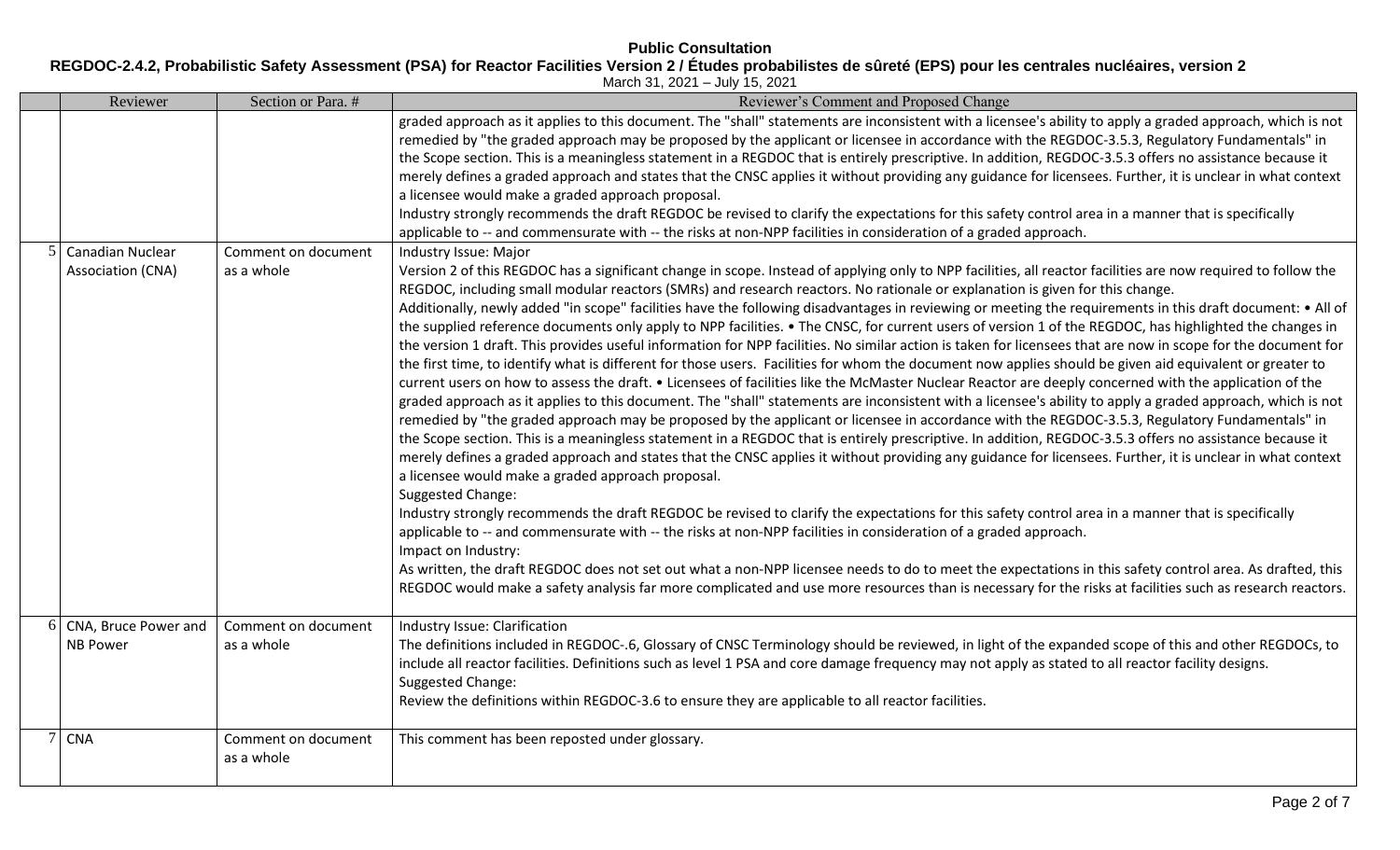**REGDOC-2.4.2, Probabilistic Safety Assessment (PSA) for Reactor Facilities Version 2 / Études probabilistes de sûreté (EPS) pour les centrales nucléaires, version 2**

|                                                                          | March 31, 2021 - July 15, 2021 |                        |                                                                                                                                                                |  |  |  |  |
|--------------------------------------------------------------------------|--------------------------------|------------------------|----------------------------------------------------------------------------------------------------------------------------------------------------------------|--|--|--|--|
| Reviewer's Comment and Proposed Change<br>Reviewer<br>Section or Para. # |                                |                        |                                                                                                                                                                |  |  |  |  |
| 8                                                                        | <b>McMaster University</b>     | Comment on the Preface | Version 1 of REGDOC-2.4.2 contains the following statement, "An applicant or licensee may put forward a case to demonstrate that the intent of a               |  |  |  |  |
|                                                                          |                                |                        | requirement is addressed by other means and demonstrated with supportable evidence. "                                                                          |  |  |  |  |
|                                                                          |                                |                        | The expansion of the scope of this REGDOC to include all reactor facilities means that flexibility should be maintained on how the intent of a requirement     |  |  |  |  |
|                                                                          |                                |                        | is met. Some designs and safety analysis are being done using codes and standards from other jurisdictions.                                                    |  |  |  |  |
|                                                                          |                                |                        | Alternative analysis should not be limited to non-reactor sources (e.g. new hazards not covered by current methodologies). Accordingly, amend section          |  |  |  |  |
|                                                                          |                                |                        | 3.2 in Version, to read, "An applicant or licensee may put forward a case to demonstrate that the intent of a requirement is addressed by other means          |  |  |  |  |
|                                                                          |                                |                        | and demonstrated with supportable evidence."If industry cannot use an alternate approach or show equivalency for has been done, then it represents a           |  |  |  |  |
|                                                                          |                                |                        | potentially significant effort to redo the PSA and will impact the feasibility of a project and acceptance of the analysis.                                    |  |  |  |  |
|                                                                          | CNA, Bruce Power and           | Comment on the Preface | Industry Issue: Major                                                                                                                                          |  |  |  |  |
|                                                                          | <b>NB Power</b>                |                        |                                                                                                                                                                |  |  |  |  |
|                                                                          |                                |                        | Version 1 of REGDOC-2.4.2 contains the following statement, "An applicant or licensee may put forward a case to demonstrate that the intent of a               |  |  |  |  |
|                                                                          |                                |                        | requirement is addressed by other means and demonstrated with supportable evidence. "                                                                          |  |  |  |  |
|                                                                          |                                |                        |                                                                                                                                                                |  |  |  |  |
|                                                                          |                                |                        | The expansion of the scope of this REGDOC to include all reactor facilities means that flexibility should be maintained on how the intent of a requirement     |  |  |  |  |
|                                                                          |                                |                        | is met. Some designs and safety analysis are being done using codes and standards from other jurisdictions.                                                    |  |  |  |  |
|                                                                          |                                |                        | Suggested Change:                                                                                                                                              |  |  |  |  |
|                                                                          |                                |                        |                                                                                                                                                                |  |  |  |  |
|                                                                          |                                |                        | Alternative analysis should not be limited to non-reactor sources (e.g. new hazards not covered by current methodologies). Accordingly, amend section          |  |  |  |  |
|                                                                          |                                |                        | 3.2 in Version, to read, "An applicant or licensee may put forward a case to demonstrate that the intent of a requirement is addressed by other means          |  |  |  |  |
|                                                                          |                                |                        | and demonstrated with supportable evidence."                                                                                                                   |  |  |  |  |
|                                                                          |                                |                        | Impact on Industry:                                                                                                                                            |  |  |  |  |
|                                                                          |                                |                        |                                                                                                                                                                |  |  |  |  |
|                                                                          |                                |                        | If industry cannot use an alternate approach or show equivalency for has been done, then it represents a potentially significant effort to redo the PSA        |  |  |  |  |
|                                                                          |                                |                        | and will impact the feasibility of a project and acceptance of the analysis.                                                                                   |  |  |  |  |
|                                                                          |                                |                        |                                                                                                                                                                |  |  |  |  |
|                                                                          | 10 AG Lee Consulting           | Comment on section 1   | I suggest that a footnote be added for the definition of "reactor facility" in REGDOC-3.6 in the same manner that has been done for the definition of          |  |  |  |  |
|                                                                          |                                | and $1.1$              | Level 1 and Level 2 PSA.                                                                                                                                       |  |  |  |  |
|                                                                          | 11 AG Lee Consulting           | Comment on section 2   | Please clarify whether "REGDOC-2.5.2, Design of Reactor Facilities [5]" is intended to be "REGDOC-2.5.2, Design of Reactor Facilities, Version 2 [5]".         |  |  |  |  |
|                                                                          | 12 McMaster University         | Comment on section 2   | Since REGDOC-2.5.2 is applicable only for new water-cooled reactor facilities, recommends bullet "d" be amended to add rigor to the statement. Amend           |  |  |  |  |
|                                                                          |                                |                        | bullet "d" to read, "as defined for new reactor facilities in REGDOC-2.5.2, Design of Reactor Facilities [5], or as already established in licensing basis for |  |  |  |  |
|                                                                          |                                |                        | the facility current facilities"                                                                                                                               |  |  |  |  |
|                                                                          | CNA, Bruce Power and           | Comment on section 2   | Industry Issue: Clarification                                                                                                                                  |  |  |  |  |
|                                                                          | <b>NB Power</b>                |                        | Since REGDOC-2.5.2 is applicable only for new water-cooled reactor facilities, recommends bullet "d" be amended to add rigor to the statement.                 |  |  |  |  |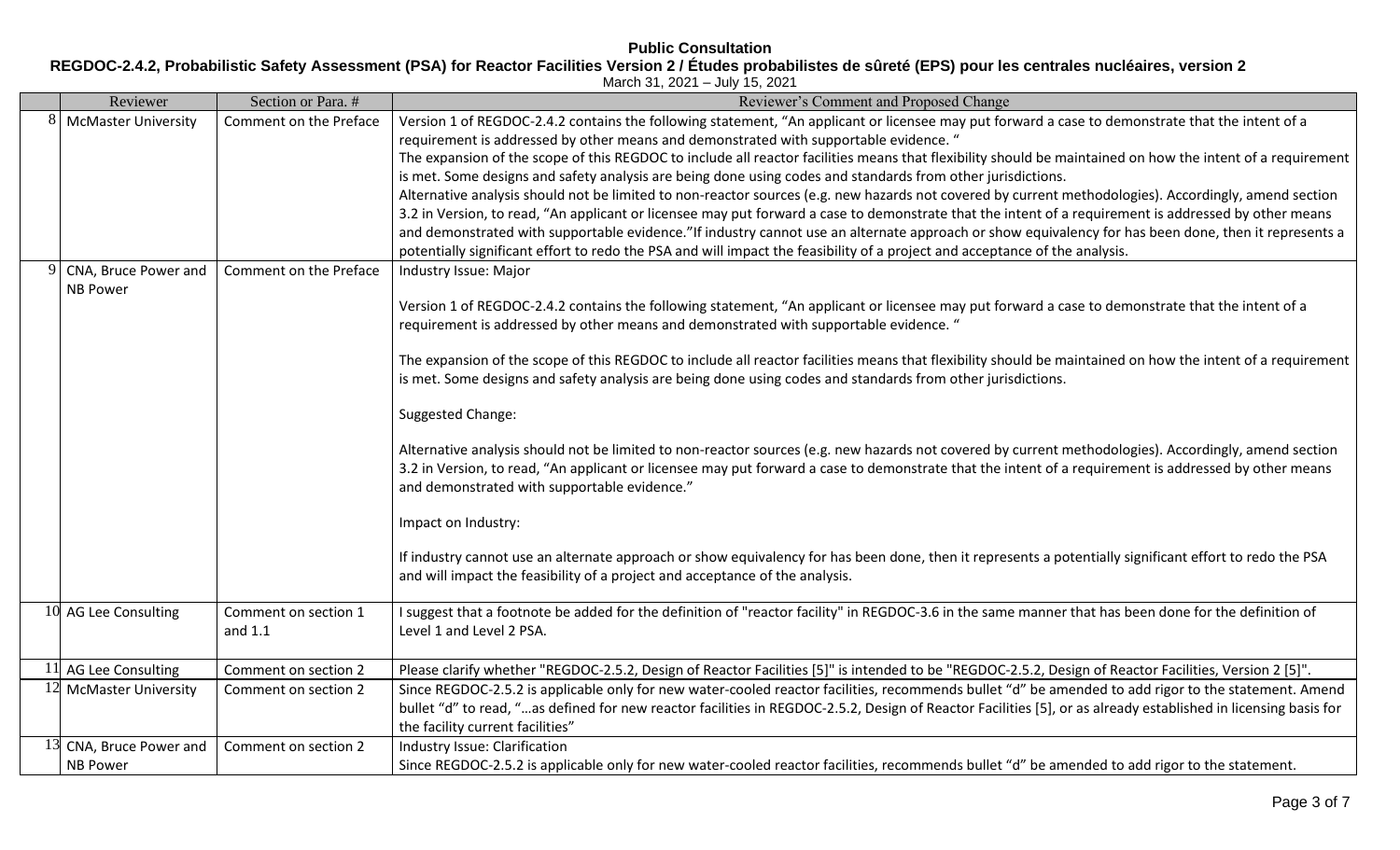# **Public Consultation REGDOC-2.4.2, Probabilistic Safety Assessment (PSA) for Reactor Facilities Version 2 / Études probabilistes de sûreté (EPS) pour les centrales nucléaires, version 2**

| March 31, 2021 - July 15, 2021 |  |  |  |  |
|--------------------------------|--|--|--|--|
|--------------------------------|--|--|--|--|

| Section or Para. #<br>Reviewer             |                                 | Reviewer's Comment and Proposed Change                                                                                                                                                                                                                                                                                                                                                                                                                                                                                                                                                                                                                                                                                                                                                                                                                                                                                                                                                                             |
|--------------------------------------------|---------------------------------|--------------------------------------------------------------------------------------------------------------------------------------------------------------------------------------------------------------------------------------------------------------------------------------------------------------------------------------------------------------------------------------------------------------------------------------------------------------------------------------------------------------------------------------------------------------------------------------------------------------------------------------------------------------------------------------------------------------------------------------------------------------------------------------------------------------------------------------------------------------------------------------------------------------------------------------------------------------------------------------------------------------------|
|                                            |                                 | Suggested Change:<br>Amend bullet "d" to read, "as defined for new reactor facilities in REGDOC-2.5.2, Design of Reactor Facilities [5], or as already established in licensing<br>basis for the facility current facilities"                                                                                                                                                                                                                                                                                                                                                                                                                                                                                                                                                                                                                                                                                                                                                                                      |
| 14 AG Lee Consulting                       | Comment on section 3<br>and 3.1 | In section 3.1, I suggest that a line with "Guidance" be included to separate the first and second paragraphs. The first paragraph clearly states a<br>regulatory requirement. The second paragraph and the bullet points under the sentence "The PSA program may include the following elements" clearly<br>state guidance on a best practice expectation for fulfilling the regulatory requirement.                                                                                                                                                                                                                                                                                                                                                                                                                                                                                                                                                                                                              |
| 15 McMaster University                     | Comment on section 3<br>and 3.1 | This section is identical to a licence condition for an NPP, only specific to PSA. Each NPP licensee will have a licence condition to have and follow a safety<br>analysis program, which includes PSA. This new text duplicates the LC in the REGDOC.                                                                                                                                                                                                                                                                                                                                                                                                                                                                                                                                                                                                                                                                                                                                                             |
| 16 McMaster University                     | Comment on section 3<br>and 3.1 | The final bullet says, "management of Incremental Risk from Abnormal Plant Configurations, and risk input to decision-making" but does not define what<br>is meant by Abnormal Plant Configurations. Without context, It can be interpreted to be either: • A configuration that is not accounted for in the PSA.<br>Or • When unplanned events or conditions place the plant in a configuration of elevated risk due to: (a) equipment failures or (b), discovery issues<br>related to a change in design bases, analysis results, experimental findings or knowledge interpretation where the baseline risk as calculated by PSA may<br>be higher than previously believed.<br>Include a definition for Abnormal Plant Configurations in REGDOC-3.6 so licensees of all facility types are clear on the CNSC's expectations.                                                                                                                                                                                     |
| $17$ CNA                                   | Comment on section 3<br>and 3.1 | 'Industry Issue: ClarificationThis section is identical to a licence condition for an NPP, only specific to PSA. Each licensee will have a licence condition to<br>have and follow a safety analysis program, which includes PSA. This new text duplicates the LC in the REGDOC.<br>Suggested Change:Suggest the 1st sentence of this section be removed so it reads, "The licensee shall establish a program for the development and use<br>of PSA as a means to manage radiological risks and to contribute to safe design and operation of reactor facilities.<br>"The PSA program may include the following elements:<br>-preparation, maintenance and application of the PSA<br>-safety goals and numerical criteria, both the year average and instantaneous risk, against which the PSA results are compared, as well as the actions<br>to be taken when these numerical criteria are exceeded.<br>-- management of Incremental Risk from Abnormal Plant Configurations, and risk input to decision-making" |
| 18 CNA, Bruce Power and<br><b>NB Power</b> | Comment on section 3<br>and 3.1 | Industry Issue: Clarification<br>The final bullet says, "management of Incremental Risk from Abnormal Plant Configurations, and risk input to decision-making" but does not define what<br>is meant by Abnormal Plant Configurations. Without context, It can be interpreted to be either:<br>• A configuration that is not accounted for in the PSA.<br>Or • When unplanned events or conditions place the plant in a configuration of elevated risk due to: (a) equipment failures or (b), discovery issues<br>related to a change in design bases, analysis results, experimental findings or knowledge interpretation where the baseline risk as calculated by PSA may<br>be higher than previously believed.<br>Suggested Change:<br>Include a definition for Abnormal Plant Configurations in REGDOC-3.6 so licensees of all facility types are clear on the CNSC's expectations.                                                                                                                            |
| 19 AG Lee Consulting                       | Comment on section 3.2          | In section 3.2, I suggest that a line with "Guidance" be included to separate the first and second paragraphs from the third paragraph. The first and<br>second paragraphs clearly state regulatory requirements.<br>The third paragraph clearly states guidance on a best practice expectation that can be used to fulfill the regulatory requirement in the second                                                                                                                                                                                                                                                                                                                                                                                                                                                                                                                                                                                                                                               |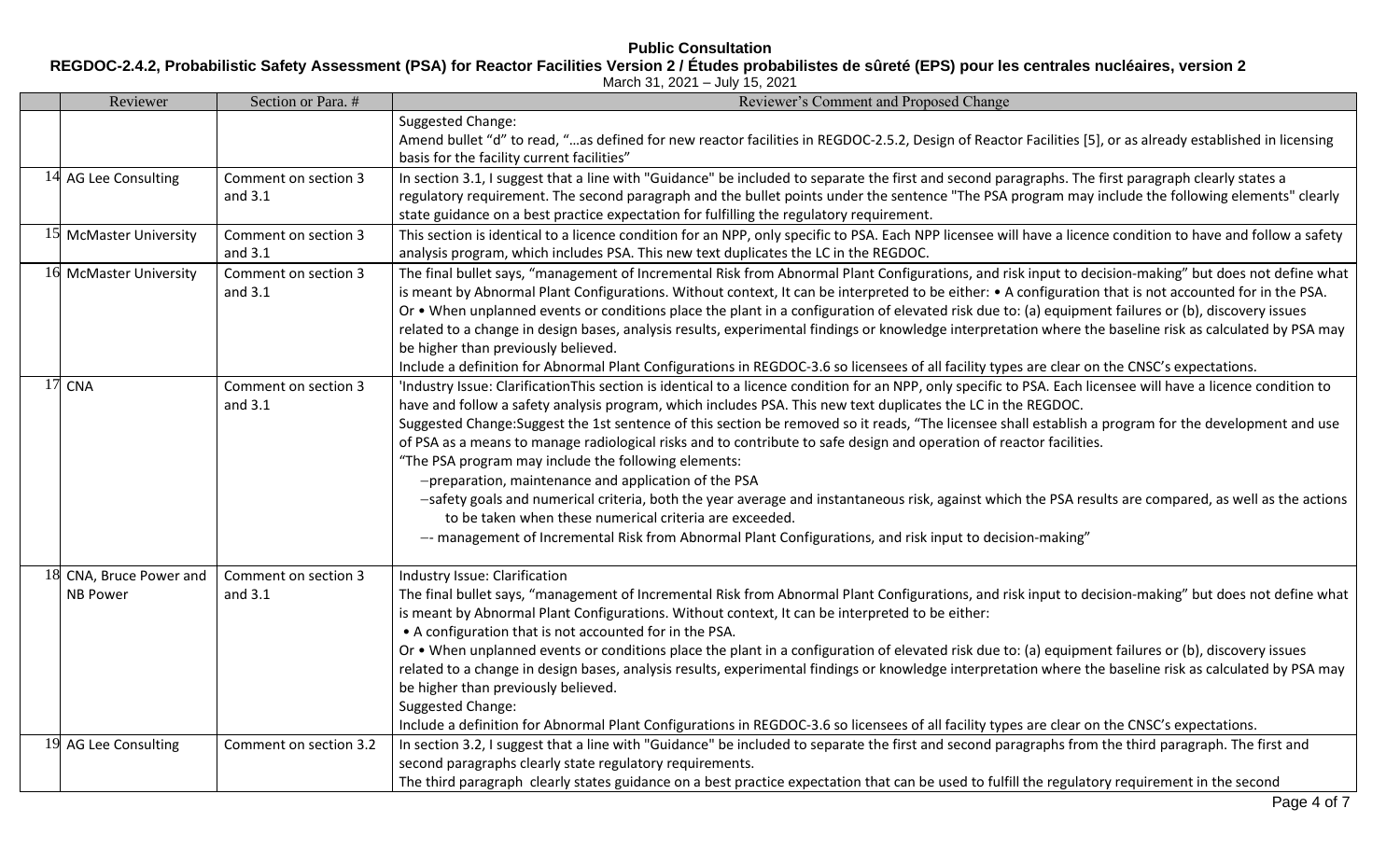# **Public Consultation REGDOC-2.4.2, Probabilistic Safety Assessment (PSA) for Reactor Facilities Version 2 / Études probabilistes de sûreté (EPS) pour les centrales nucléaires, version 2**

| Reviewer                                   | Section or Para. #     | Reviewer's Comment and Proposed Change                                                                                                                                                                                                                                                                                                                                                                                                                                                                                                                                                                                                                                                                                                                                                                                                                                                                                                                      |  |
|--------------------------------------------|------------------------|-------------------------------------------------------------------------------------------------------------------------------------------------------------------------------------------------------------------------------------------------------------------------------------------------------------------------------------------------------------------------------------------------------------------------------------------------------------------------------------------------------------------------------------------------------------------------------------------------------------------------------------------------------------------------------------------------------------------------------------------------------------------------------------------------------------------------------------------------------------------------------------------------------------------------------------------------------------|--|
|                                            |                        | paragraph.                                                                                                                                                                                                                                                                                                                                                                                                                                                                                                                                                                                                                                                                                                                                                                                                                                                                                                                                                  |  |
| 20 McMaster University                     | Comment on section 3.2 | As referenced in the 3rd paragraph, section 3.8 does not seem relevant in the context of the sentence. Rather, it should refer to a graded approach.                                                                                                                                                                                                                                                                                                                                                                                                                                                                                                                                                                                                                                                                                                                                                                                                        |  |
| 21 McMaster University                     | Comment on section 3.2 | Amend the 3rd paragraph to read, "For radioactive sources outside the reactor core, the licensee may, subject to a graded approach, choose an<br>alternate analysis method to conduct the assessment."                                                                                                                                                                                                                                                                                                                                                                                                                                                                                                                                                                                                                                                                                                                                                      |  |
| 22 CNA, Bruce Power and<br><b>NB Power</b> | Comment on section 3.2 | Industry Issue: Clarification<br>The "1" following PSA should be superscript in the 1st sentence.<br><b>Suggested Changes:</b><br>Amend the 1st sentence to read, "The licensee shall perform a level 1 and level 2 PSA11 for each reactor facility."                                                                                                                                                                                                                                                                                                                                                                                                                                                                                                                                                                                                                                                                                                       |  |
| 23 CNA, Bruce Power and<br><b>NB Power</b> | Comment on section 3.2 | Industry Issue: Clarification<br>As referenced in the 3rd paragraph, section 3.8 does not seem relevant in the context of the sentence. Rather, it should refer to a graded approach.<br>Suggested Change:<br>Amend the 3rd paragraph to read, "For radioactive sources outside the reactor core, the licensee may, subject to Section 3.8 a graded approach, choose<br>an alternate analysis method to conduct the assessment."                                                                                                                                                                                                                                                                                                                                                                                                                                                                                                                            |  |
| 24 AG Lee Consulting                       | Comment on section 3.3 | In section 3.3, I suggest adding a line with "Guidance" between the first and second paragraphs to distinguish the regulatory requirement in the first<br>paragraph and guidance on best practices for fulfilling the requirement.                                                                                                                                                                                                                                                                                                                                                                                                                                                                                                                                                                                                                                                                                                                          |  |
| 25 AG Lee Consulting                       | Comment on section 3.5 | The first sentence in section 3.5 states "The licensee shall update the PSA models every five years". This requirement essentially duplicates the<br>requirement in section 4.2 of REGDOC-3.1.1, which states "The licensee shall file an updated probabilistic safety assessment for the site within five years<br>of the date of the previous submission or when requested to do so by the CNSC". I suggest replacing the first sentence in section 3.5 with "The licensee<br>shall update the PSA models in accordance with the schedule requirements in REGDOC-3.1.1." This suggestion would eliminate the potential for<br>conflicting requirements for PSA updates if the schedule requirements in section 4.2 of REGDOC-3.1.1 were to be changed in the future, such as to align<br>with the frequency for periodic safety reviews.                                                                                                                  |  |
| 26 CNA, Bruce Power and<br><b>NB Power</b> | Comment on section 3.5 | Industry Issue: Major<br>Is the intent of the 2nd paragraph to be a qualitative or quantitative assessment of the impact? What is the medium and the frequency under which the<br>licensee shall provide the impact to the CNSC of each update of the PSA model? As an example, New Brunswick Power performed 23 packages of<br>changes to its PSA model in 2019, 16 packages of changes in 2020 and so far in 2021, 8 packages of changes have already been processed. It is<br>impossible to re-quantify the PSA in order to assess the impact on each modification package. At this time, these modification packages are summarized<br>in its ARR and a qualitative impact statement is provided. These modification packages are available to the CNSC upon request.<br>Suggested Change:<br>Amend the final sentence to read, "The licensee shall inform the CNSC of the impacts of on the update in models on the results of the level 1 and level 2 |  |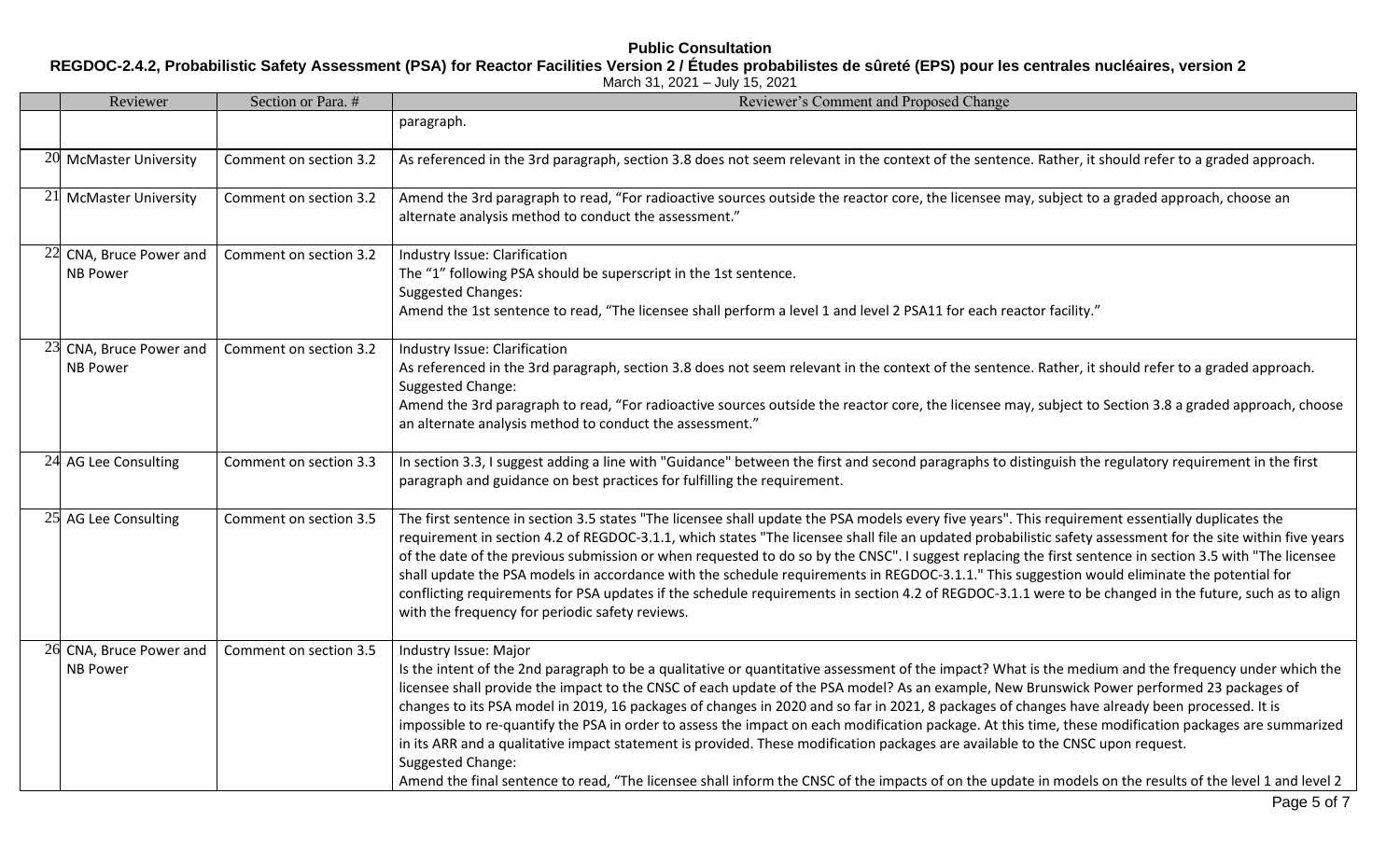**REGDOC-2.4.2, Probabilistic Safety Assessment (PSA) for Reactor Facilities Version 2 / Études probabilistes de sûreté (EPS) pour les centrales nucléaires, version 2**

| March 31, 2021 - July 15, 2021                                           |                        |                                                                                                                                                                                                                                                                                                                                                                                                                                                                                                                                                                                           |  |  |  |  |
|--------------------------------------------------------------------------|------------------------|-------------------------------------------------------------------------------------------------------------------------------------------------------------------------------------------------------------------------------------------------------------------------------------------------------------------------------------------------------------------------------------------------------------------------------------------------------------------------------------------------------------------------------------------------------------------------------------------|--|--|--|--|
| Reviewer<br>Section or Para. #<br>Reviewer's Comment and Proposed Change |                        |                                                                                                                                                                                                                                                                                                                                                                                                                                                                                                                                                                                           |  |  |  |  |
|                                                                          |                        | PSA. Impact on Industry: As written, the statement could be interpreted as the licensee shall re-quantify the full PSA on each modification package and<br>report the impact to the CNSC upon performing the change (via letter). As per the industry issue, New Brunswick Power performed 23 packages of<br>changes to the PSA model in 2019, 16 packages of changes in 2020 and so far in 2021, 8 packages of changes have already been processed. It is<br>impossible to re-quantify the PSA to assess the impact on each modification package.                                        |  |  |  |  |
| 27 AG Lee Consulting                                                     | Comment on section 3.6 | In section 3.6, I suggest adding a line with "Guidance" after the paragraph "The screening criteria of hazards shall be acceptable to the CNSC." The text in<br>the last three paragraphs in section 3.6 are clearly guidance and examples of best practices.                                                                                                                                                                                                                                                                                                                             |  |  |  |  |
| 28 McMaster University                                                   | Comment on section 3.6 | This section should include potential combinations of the external hazards. There is no basis to exclude combinations of internal hazards or<br>combinations of an internal hazard with an external hazard. Deleting "external" would make REGDOC-2.4.2 consistent with N290.17-17 clause 6.3.                                                                                                                                                                                                                                                                                            |  |  |  |  |
| 29 McMaster University                                                   | Comment on section 3.6 | Similar to section 3.2, the 4th paragraph of this draft says, "The licensee may, subject to Section 3.8, choose an alternate analysis method to conduct the<br>assessment of internal and external hazards." Section 3.8 does not seem relevant in the context of the sentence. It should rather refer to a graded<br>approach.                                                                                                                                                                                                                                                           |  |  |  |  |
| 30 CNA, Bruce Power and<br><b>NB Power</b>                               | Comment on section 3.6 | Industry Issue: Clarification<br>Similar to comment #8, the 4th paragraph of this draft says, "The licensee may, subject to Section 3.8, choose an alternate analysis method to conduct<br>the assessment of internal and external hazards." Section 3.8 does not seem relevant in the context of the sentence. It should rather refer to a graded<br>approach.<br>Suggested Change:<br>Amend the 4th paragraph to read, "The licensee may, subject to Section 3.8 a graded approach, choose an alternate analysis method to conduct the<br>assessment of internal and external hazards." |  |  |  |  |
| 31 CNA, Bruce Power and<br><b>NB Power</b>                               | Comment on section 3.6 | Industry Issue: Clarification<br>This section should include potential combinations of the external hazards. There is no basis to exclude combinations of internal hazards or<br>combinations of an internal hazard with an external hazard. Deleting "external" would make REGDOC-2.4.2 consistent with N290.17-17 clause 6.3.<br>Suggested Change:<br>Delete the word "external" from the sentence.                                                                                                                                                                                     |  |  |  |  |
| 32 AG Lee Consulting                                                     | Comment on section 3.9 | In section 3.9, I suggest adding a line with "Guidance" after the first paragraph to distinguish the regulatory requirement from the suggested guidance<br>for meeting the requirement.                                                                                                                                                                                                                                                                                                                                                                                                   |  |  |  |  |
| 33 McMaster University                                                   | Comment on section 3.9 | Additional clarity is sought around the proposed change in language on methodology acceptance from "seeking acceptance for the purposes of this<br>document" to "seeking acceptancefor meeting the requirements of this document.""                                                                                                                                                                                                                                                                                                                                                       |  |  |  |  |
| 34 CNA, Bruce Power and<br><b>NB Power</b>                               | Comment on section 3.9 | Industry Issue: Clarification<br>Additional clarity is sought around the proposed change in language on methodology acceptance from "seeking acceptance for the purposes of this<br>document" to "seeking acceptancefor meeting the requirements of this document."<br>Suggested Change:<br>CNSC staff is urged to clarify the purpose for this change. Does this new wording alter staff's expectations for licensees?                                                                                                                                                                   |  |  |  |  |